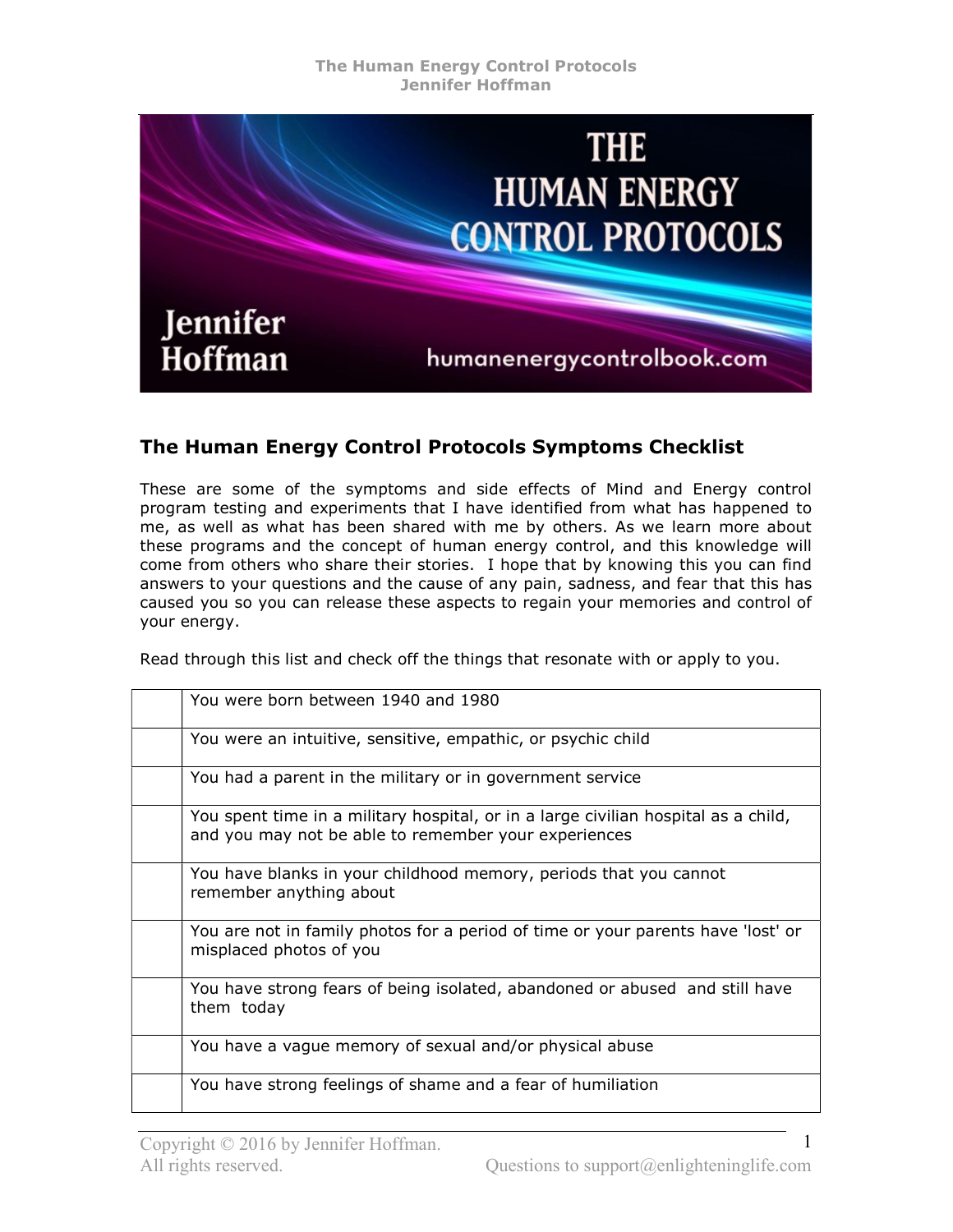| You are prone to addictive behavior, such as OCD, or have a strong need to<br>be in control of your environment                                                                              |
|----------------------------------------------------------------------------------------------------------------------------------------------------------------------------------------------|
| You feel that you were not raised in the same way as your siblings                                                                                                                           |
| You either have substance abuse problems, drugs or alcohol, or you are<br>strongly against them and do not take drugs or drink                                                               |
| You know that you were separated from your parents for periods of time<br>during your childhood,                                                                                             |
| You were given IQ and other tests in schools and were singled out for your<br>high test scores                                                                                               |
| You were taken out of your regular school classes and talked to counselors or<br>were given tests that the other children in your classes were not given                                     |
| You have irrational fears about being attacked or hurt by someone                                                                                                                            |
| You are afraid of the dark, closed spaces, and you are mildly or severely<br>claustrophobic                                                                                                  |
| You do not like being cold and always have a sweater or jacket with you                                                                                                                      |
| If you are a parent, you are very protective of your children and are afraid<br>that they will be sexually abused or that something will happen to them                                      |
| You are afraid of needles and of receiving shots                                                                                                                                             |
| You are mildly or severely depressed, have suicidal thoughts, feel hopeless at<br>times, and have moderate to severe mood swings that you cannot control                                     |
| You have had a severe or life threatening health issue since 2007                                                                                                                            |
| You feel stuck and unmotivated, have a strong fear of being in the public eye,<br>or of being 'seen' or noticed, and while you may have dreams of success, you<br>cannot make them a reality |
| You feel a deep sadness at times and feel grief over something you feel you<br>have lost, but you do not know what it is                                                                     |
| At different times in your life, you have felt completely unable to act or to take<br>action, even if it was necessary to maintain your physical, financial, or<br>emotional well-being      |
| You can remember being very angry with your parents as a child but you are<br>not sure why                                                                                                   |